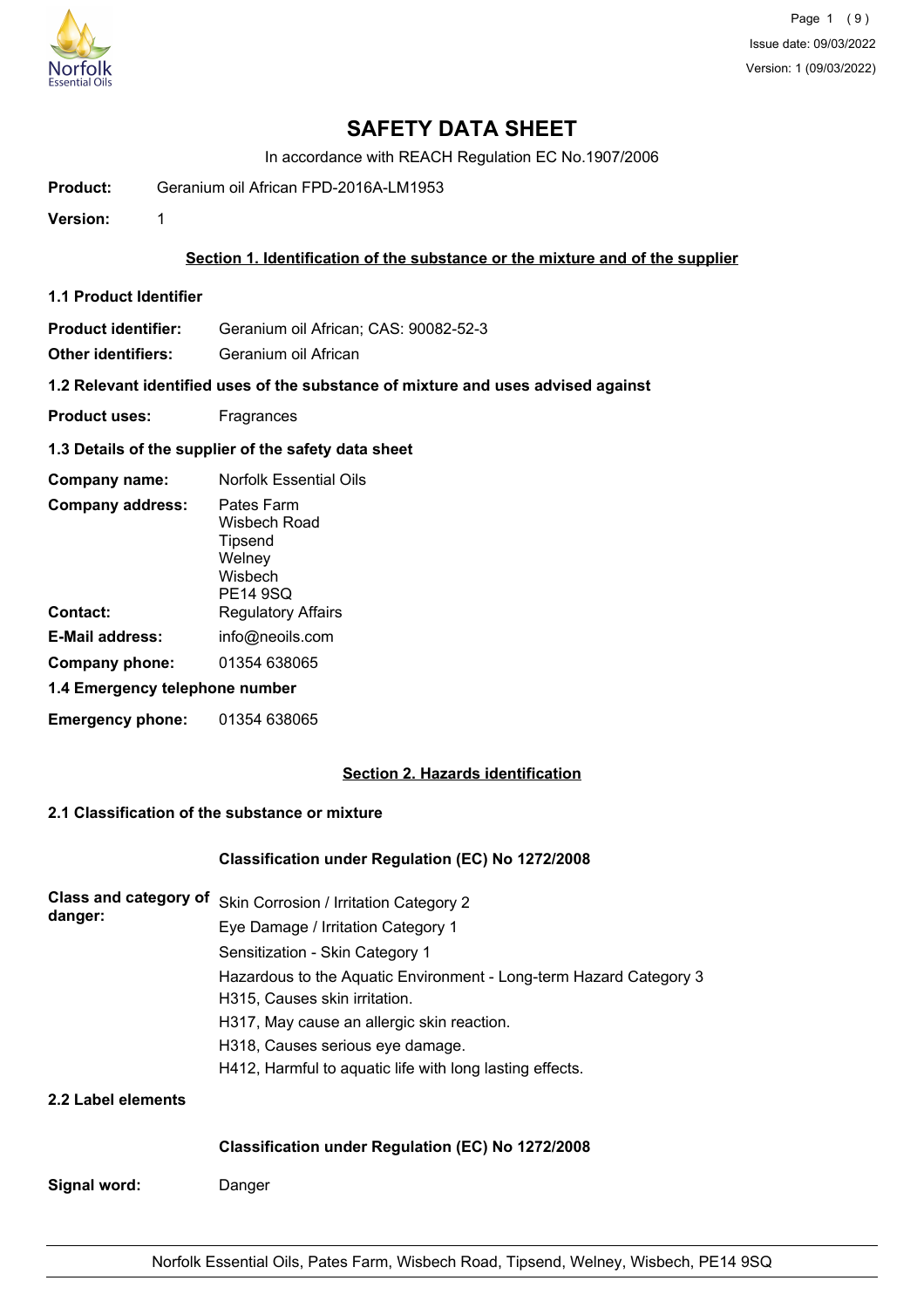

Page 2 (9) Issue date: 09/03/2022 Version: 1 (09/03/2022)

# **SAFETY DATA SHEET**

In accordance with REACH Regulation EC No.1907/2006

| <b>Product:</b>                     | Geranium oil African FPD-2016A-LM1953                                                                                                                                                                                                                                                                                                                                                                                                                                                                                                                                                                                                                                                                                                                                                                                                             |  |
|-------------------------------------|---------------------------------------------------------------------------------------------------------------------------------------------------------------------------------------------------------------------------------------------------------------------------------------------------------------------------------------------------------------------------------------------------------------------------------------------------------------------------------------------------------------------------------------------------------------------------------------------------------------------------------------------------------------------------------------------------------------------------------------------------------------------------------------------------------------------------------------------------|--|
| Version:                            | 1                                                                                                                                                                                                                                                                                                                                                                                                                                                                                                                                                                                                                                                                                                                                                                                                                                                 |  |
| <b>Hazard statements:</b>           | H315, Causes skin irritation.<br>H317, May cause an allergic skin reaction.<br>H318, Causes serious eye damage.<br>H412, Harmful to aquatic life with long lasting effects.                                                                                                                                                                                                                                                                                                                                                                                                                                                                                                                                                                                                                                                                       |  |
| M factor:                           | None                                                                                                                                                                                                                                                                                                                                                                                                                                                                                                                                                                                                                                                                                                                                                                                                                                              |  |
| <b>Supplemental</b><br>Information: | None                                                                                                                                                                                                                                                                                                                                                                                                                                                                                                                                                                                                                                                                                                                                                                                                                                              |  |
| <b>Precautionary</b><br>statements: | P261, Avoid breathing vapour or dust.<br>P264, Wash hands and other contacted skin thoroughly after handling.<br>P272, Contaminated work clothing should not be allowed out of the workplace.<br>P273, Avoid release to the environment.<br>P280, Wear protective gloves/eye protection/face protection.<br>P302/352, IF ON SKIN: Wash with plenty of soap and water.<br>P305/351/338, IF IN EYES: Rinse cautiously with water for several minutes. Remove contact<br>lenses, if present and easy to do. Continue rinsing.<br>P310, Immediately call a POISON CENTER or doctor/physician.<br>P333/313, If skin irritation or rash occurs: Get medical advice/attention.<br>P362, Take off contaminated clothing and wash before reuse.<br>P501, Dispose of contents/container to approved disposal site, in accordance with local<br>regulations. |  |
| Pictograms:                         |                                                                                                                                                                                                                                                                                                                                                                                                                                                                                                                                                                                                                                                                                                                                                                                                                                                   |  |
| 2.3 Other hazards                   |                                                                                                                                                                                                                                                                                                                                                                                                                                                                                                                                                                                                                                                                                                                                                                                                                                                   |  |
| <b>Other hazards:</b>               | None                                                                                                                                                                                                                                                                                                                                                                                                                                                                                                                                                                                                                                                                                                                                                                                                                                              |  |
|                                     | Section 3. Composition / information on ingredients                                                                                                                                                                                                                                                                                                                                                                                                                                                                                                                                                                                                                                                                                                                                                                                               |  |
| 3.1 Substances                      |                                                                                                                                                                                                                                                                                                                                                                                                                                                                                                                                                                                                                                                                                                                                                                                                                                                   |  |

**Product identifier:** Geranium oil African; CAS: 90082-52-3

# **Contains:**

| <b>Name</b>           | CAS       | EC        | <b>REACH Registration</b><br>No. | $\%$    | ∣ Classification for l<br>(CLP) 1272/2008   |
|-----------------------|-----------|-----------|----------------------------------|---------|---------------------------------------------|
| <b>I</b> -Citronellol | 7540-51-4 | 231-415-7 |                                  | 20-<50% | Skin Irrit, 2-Skin Sens.<br>I1B:H315-H317 - |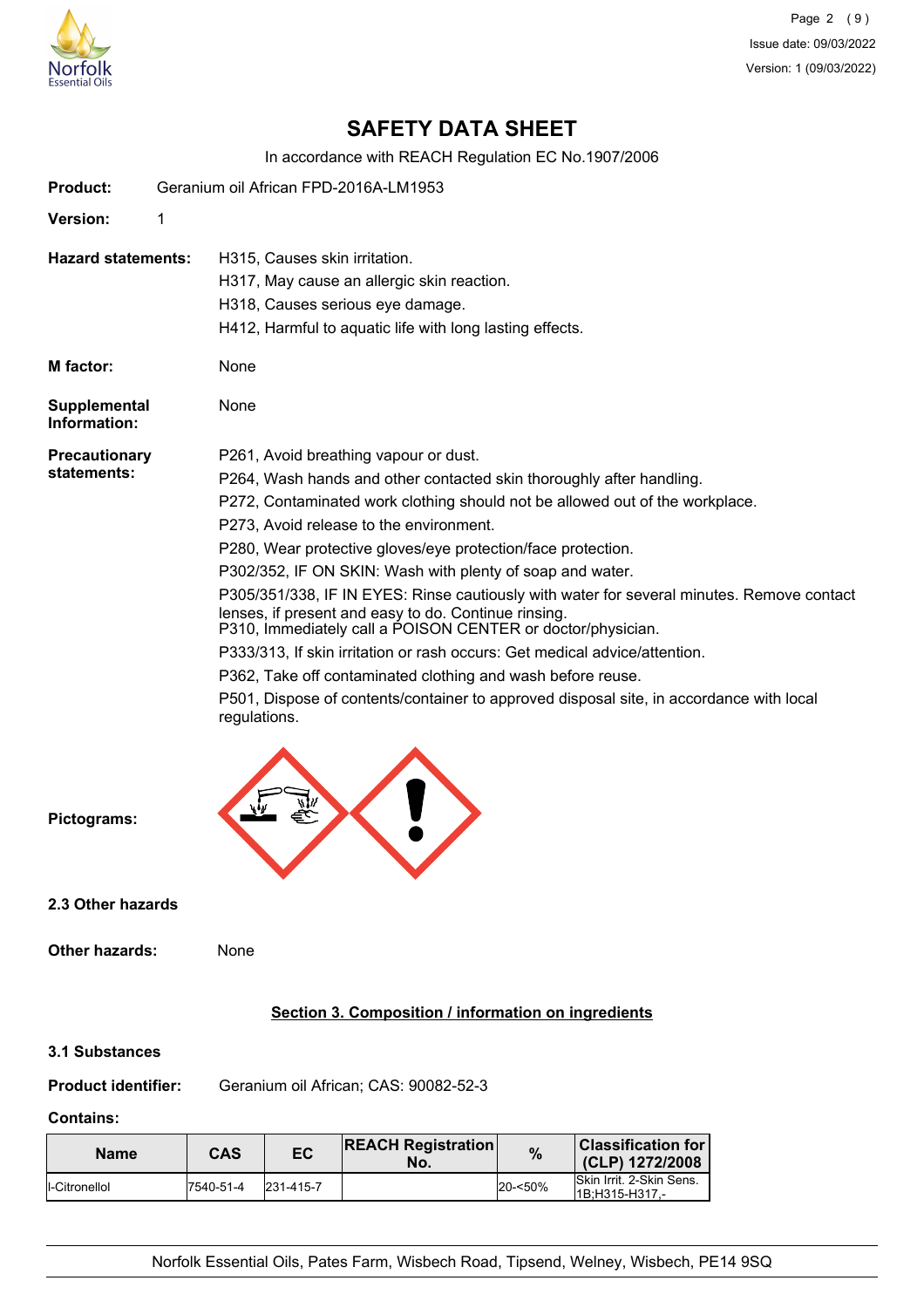

# **SAFETY DATA SHEET**

In accordance with REACH Regulation EC No.1907/2006

**Product:** Geranium oil African FPD-2016A-LM1953

#### **Version:** 1

| Geraniol                 | 106-24-1   | 203-377-1 | $10 - 20%$  | Skin Irrit. 2-Eye Dam.<br>1-Skin Sens. 1:H315-<br>H317-H318.-                                                                      |
|--------------------------|------------|-----------|-------------|------------------------------------------------------------------------------------------------------------------------------------|
| <b>I</b> d.I-Isomenthone | 491-07-6   | 207-727-4 | 5-<10%      | Skin Irrit, 2-Skin Sens.<br>1B;H315-H317,-                                                                                         |
| Linalool                 | 78-70-6    | 201-134-4 | $5 - 10%$   | Skin Irrit. 2-Eye Irrit. 2-<br>Skin Sens. 1B:H315-<br>H317-H319.-                                                                  |
| beta-Caryophyllene       | 87-44-5    | 201-746-1 | $1 - 5%$    | Skin Sens. 1B-Asp. Tox<br>1;H304-H317,-                                                                                            |
| <b>Menthone</b>          | 10458-14-7 | 233-944-9 | $1 - 5%$    | Skin Irrit. 2-Skin Sens.<br>1B;H315-H317.-                                                                                         |
| alpha-Pinene             | 80-56-8    | 201-291-9 | $0.1 - 1\%$ | Flam. Lig. 3-Skin Irrit.<br>2-Skin Sens. 1B-Asp.<br>Tox 1-Aquatic Acute 1-<br>Aquatic Chronic 1:<br>H226-H304-H315-<br>H317-H410.- |
| Ibeta-Pinene             | 127-91-3   | 204-872-5 | $0.1 - 1\%$ | Flam. Liq. 3-Skin Irrit.<br>2-Skin Sens. 1B-Asp.<br>Tox 1-Aquatic Acute 1-<br>Aquatic Chronic 1;<br>H226-H304-H315-<br>H317-H410.- |
| <b>I</b> I-Limonene      | 5989-54-8  | 227-815-6 | $0.1 - 1\%$ | Flam. Liq. 3-Skin Irrit.<br>2-Skin Sens. 1B-Asp.<br>Tox 1-Aquatic Acute 1-<br>Aquatic Chronic 1:<br>H226-H304-H315-<br>H317-H410,- |
| Terpinolene              | 586-62-9   | 209-578-0 | $0.1 - 1\%$ | Skin Sens. 1B-Asp. Tox<br>1-Aquatic Acute 1-<br>Aquatic Chronic 1;<br>H304-H317-H410,-                                             |

## **Section 4. First-aid measures**

#### **4.1 Description of first aid measures**

**Inhalation:** Remove from exposure site to fresh air, keep at rest, and obtain medical attention. **Eye exposure:** IF IN EYES: Rinse cautiously with water for several minutes. Remove contact lenses, if present and easy to do. Continue rinsing. **Skin exposure:** IF ON SKIN: Wash with plenty of soap and water. **Ingestion:** Rinse mouth with water and obtain medical attention.

## **4.2 Most important symptoms and effects, both acute and delayed**

Causes skin irritation.

May cause an allergic skin reaction.

Causes serious eye damage.

## **4.3 Indication of any immediate medical attention and special treatment needed**

None expected, see Section 4.1 for further information.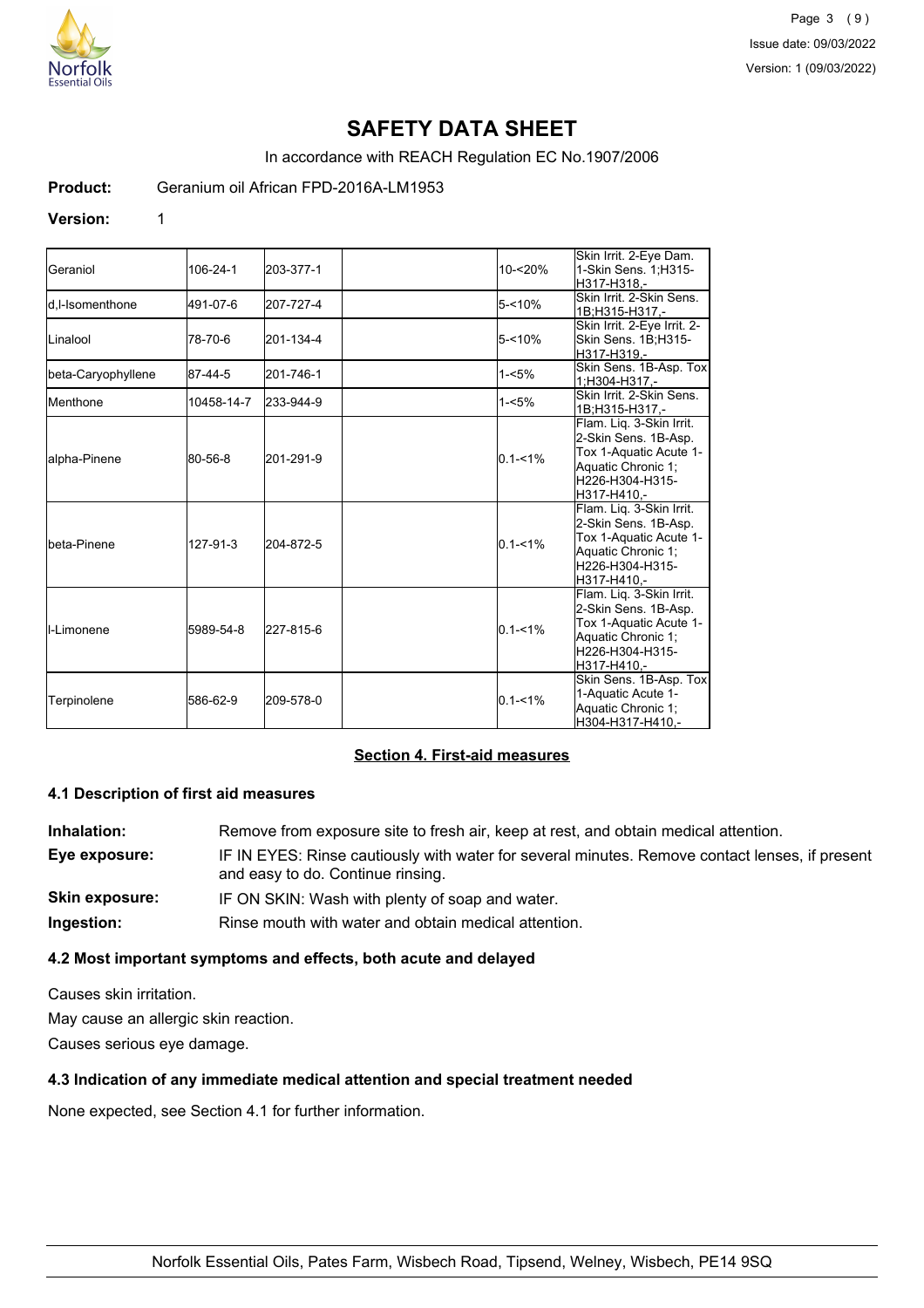

Page 4 (9) Issue date: 09/03/2022 Version: 1 (09/03/2022)

# **SAFETY DATA SHEET**

In accordance with REACH Regulation EC No.1907/2006

**Product:** Geranium oil African FPD-2016A-LM1953

**Version:** 1

## **SECTION 5: Firefighting measures**

#### **5.1 Extinguishing media**

Suitable media: Carbon dioxide, Dry chemical, Foam.

#### **5.2 Special hazards arising from the substance or mixture**

In case of fire, may be liberated: Carbon monoxide, Unidentified organic compounds.

#### **5.3 Advice for fire fighters:**

In case of insufficient ventilation, wear suitable respiratory equipment.

#### **Section 6. Accidental release measures**

#### **6.1 Personal precautions, protective equipment and emergency procedures:**

Avoid inhalation. Avoid contact with skin and eyes. See protective measures under Section 7 and 8.

#### **6.2 Environmental precautions:**

Keep away from drains, surface and ground water, and soil.

## **6.3 Methods and material for containment and cleaning up:**

Remove ignition sources. Provide adequate ventilation. Avoid excessive inhalation of vapours. Contain spillage immediately by use of sand or inert powder. Dispose of according to local regulations.

## **6.4 Reference to other sections:**

Also refer to sections 8 and 13.

## **Section 7. Handling and storage**

## **7.1 Precautions for safe handling:**

Keep away from heat, sparks, open flames and hot surfaces. - No smoking. Use personal protective equipment as required. Use in accordance with good manufacturing and industrial hygiene practices. Use in areas with adequate ventilation Do not eat, drink or smoke when using this product.

## **7.2 Conditions for safe storage, including any incompatibilities:**

Store in a well-ventilated place. Keep container tightly closed. Keep cool. Ground/bond container and receiving equipment. Use explosion-proof electrical, ventilating and lighting equipment. Use only non-sparking tools. Take precautionary measures against static discharge.

## **7.3 Specific end use(s):**

Fragrances: Use in accordance with good manufacturing and industrial hygiene practices.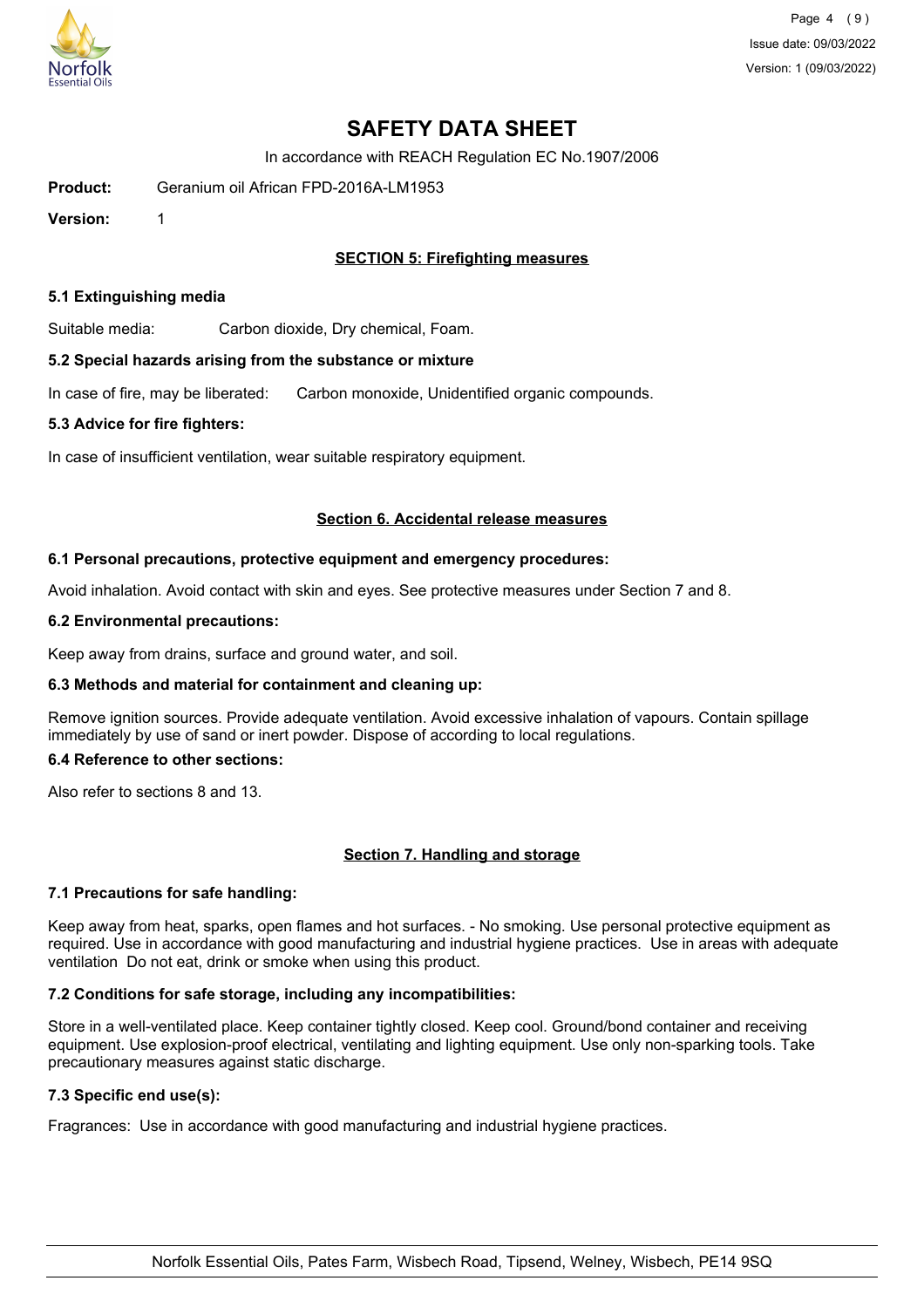

# **SAFETY DATA SHEET**

In accordance with REACH Regulation EC No.1907/2006

**Product:** Geranium oil African FPD-2016A-LM1953

**Version:** 1

### **Section 8. Exposure controls/personal protection**

#### **8.1 Control parameters**

Workplace exposure limits: Not Applicable

## **8.2 Exposure Controls**

#### **Eye / Skin Protection**

Wear protective gloves/eye protection/face protection

#### **Respiratory Protection**

Under normal conditions of use and where adequate ventilation is available to prevent build up of excessive vapour, this material should not require special engineering controls. However, in conditions of high or prolonged use, or high temperature or other conditions which increase exposure, the following engineering controls can be used to minimise exposure to personnel: a) Increase ventilation of the area with local exhaust ventilation. b) Personnel can use an approved, appropriately fitted respirator with organic vapour cartridge or canisters and particulate filters. c) Use closed systems for transferring and processing this material.

Also refer to Sections 2 and 7.

#### **Section 9. Physical and chemical properties**

#### **9.1 Information on basic physical and chemical properties**

| Appearance:                                   | Not determined                               |
|-----------------------------------------------|----------------------------------------------|
| Odour:                                        | Not determined                               |
| <b>Odour threshold:</b>                       | Not determined                               |
| pH:                                           | Not determined                               |
| Melting point / freezing point:               | Not determined                               |
| Initial boiling point / range:                | Not determined                               |
| <b>Flash point:</b>                           | 91 $^{\circ}$ C                              |
| <b>Evaporation rate:</b>                      | Not determined                               |
| Flammability (solid, gas):                    | Not determined                               |
| Upper/lower flammability or explosive limits: | Product does not present an explosion hazard |
| Vapour pressure:                              | Not determined                               |
| Vapour density:                               | Not determined                               |
| <b>Relative density:</b>                      | Not determined                               |
| Solubility(ies):                              | Not determined                               |
| Partition coefficient: n-octanol/water:       | Not determined                               |
| Auto-ignition temperature:                    | Not determined                               |
| <b>Decomposition temperature:</b>             | Not determined                               |
| <b>Viscosity:</b>                             | Not determined                               |
| <b>Explosive properties:</b>                  | Not expected                                 |
| <b>Oxidising properties:</b>                  | Not expected                                 |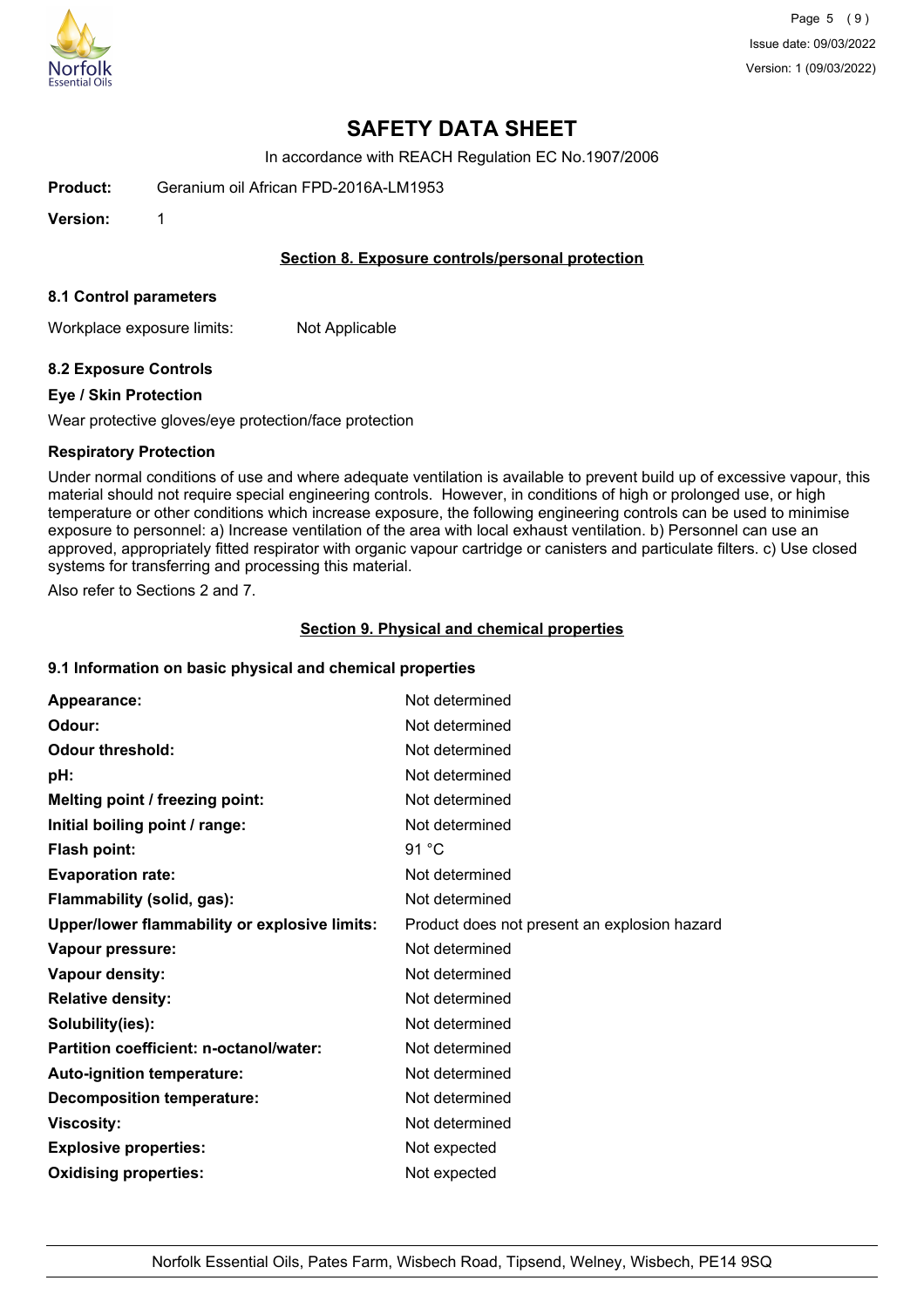

Page 6 (9) Issue date: 09/03/2022 Version: 1 (09/03/2022)

# **SAFETY DATA SHEET**

In accordance with REACH Regulation EC No.1907/2006

**Product:** Geranium oil African FPD-2016A-LM1953

**Version:** 1

**9.2 Other information:** None available

## **Section 10. Stability and reactivity**

#### **10.1 Reactivity:**

Presents no significant reactivity hazard, by itself or in contact with water.

#### **10.2 Chemical stability:**

Good stability under normal storage conditions.

# **10.3 Possibility of hazardous reactions:**

Not expected under normal conditions of use.

#### **10.4 Conditions to avoid:**

Avoid extreme heat.

#### **10.5 Incompatible materials:**

Avoid contact with strong acids, alkalis or oxidising agents.

## **10.6 Hazardous decomposition products:**

Not expected.

## **Section 11. Toxicological information**

## **11.1 Information on toxicological effects**

| <b>Acute Toxicity:</b>                    | Based on available data the classification criteria are not met. |
|-------------------------------------------|------------------------------------------------------------------|
| <b>Acute Toxicity Oral</b>                | >5000                                                            |
| <b>Acute Toxicity Dermal</b>              | >5000                                                            |
| <b>Acute Toxicity Inhalation</b>          | Not Available                                                    |
| <b>Skin corrosion/irritation:</b>         | Skin Corrosion / Irritation Category 2                           |
| Serious eye damage/irritation:            | Eye Damage / Irritation Category 1                               |
| <b>Respiratory or skin sensitisation:</b> | Sensitization - Skin Category 1                                  |
| Germ cell mutagenicity:                   | Based on available data the classification criteria are not met. |
| <b>Carcinogenicity:</b>                   | Based on available data the classification criteria are not met. |
| <b>Reproductive toxicity:</b>             | Based on available data the classification criteria are not met. |
| <b>STOT-single exposure:</b>              | Based on available data the classification criteria are not met. |
| <b>STOT-repeated exposure:</b>            | Based on available data the classification criteria are not met. |
| <b>Aspiration hazard:</b>                 | Based on available data the classification criteria are not met. |

# **Information about hazardous ingredients in the mixture**

Not Applicable

Refer to Sections 2 and 3 for additional information.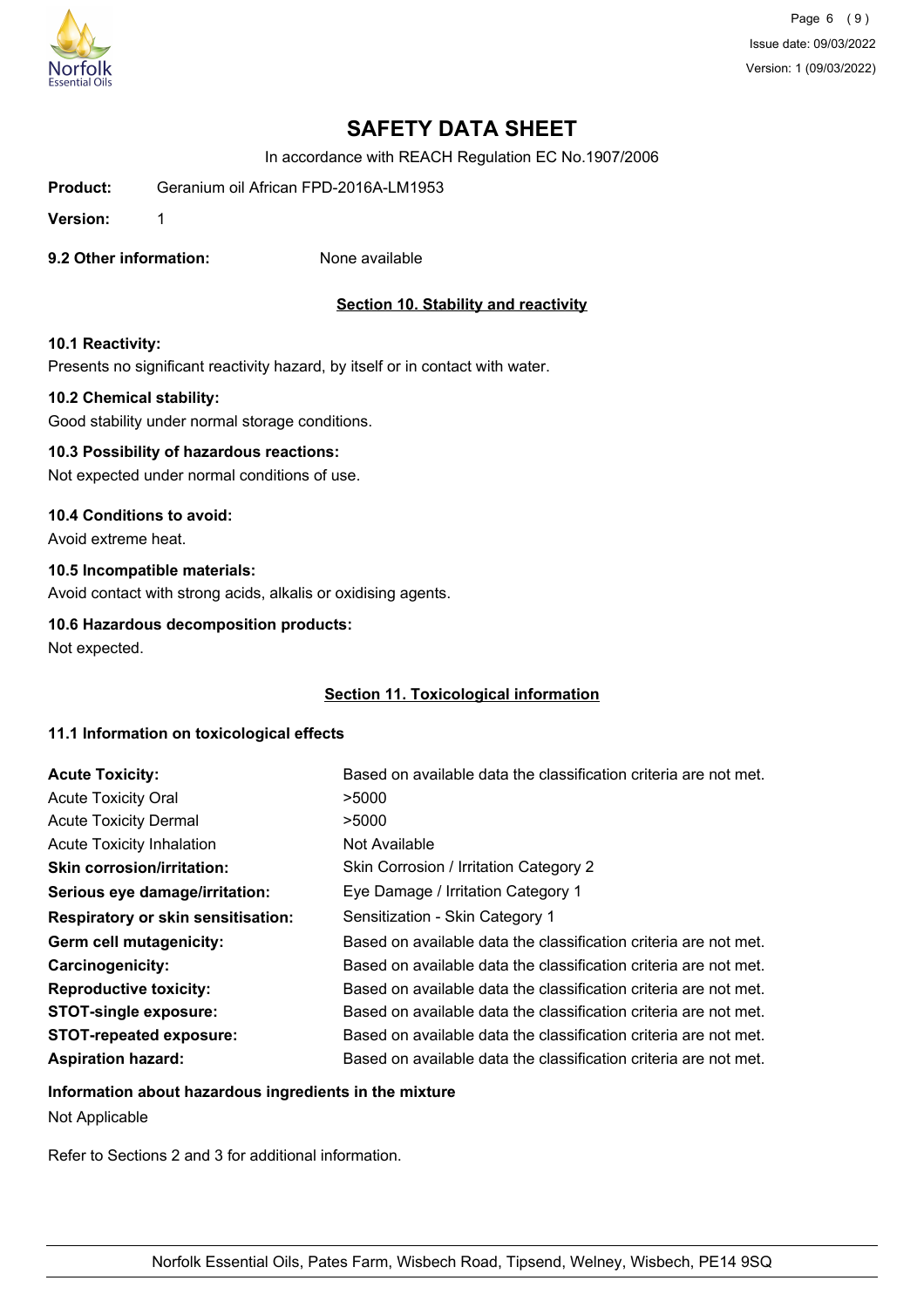

Page 7 (9) Issue date: 09/03/2022 Version: 1 (09/03/2022)

# **SAFETY DATA SHEET**

In accordance with REACH Regulation EC No.1907/2006

**Product:** Geranium oil African FPD-2016A-LM1953

**Version:** 1

## **Section 12. Ecological information**

### **12.1 Toxicity:**

Harmful to aquatic life with long lasting effects.

- **12.2 Persistence and degradability:** Not available
- **12.3 Bioaccumulative potential:** Not available
- **12.4 Mobility in soil:** Not available

## **12.5 Results of PBT and vPvB assessment:**

This substance does not meet the PBT/vPvB criteria of REACH, annex XIII.

**12.6 Other adverse effects:** Not available

## **Section 13. Disposal considerations**

#### **13.1 Waste treatment methods:**

Dispose of in accordance with local regulations. Avoid disposing into drainage systems and into the environment. Empty containers should be taken to an approved waste handling site for recycling or disposal.

#### **Section 14. Transport information**

| 14.1 UN number:                    | Not classified                                                                 |
|------------------------------------|--------------------------------------------------------------------------------|
| 14.2 UN Proper Shipping Name:      | -                                                                              |
| 14.3 Transport hazard class(es):   | Not classified                                                                 |
| <b>Sub Risk:</b>                   | Not classified                                                                 |
| 14.4. Packing Group:               | Not classified                                                                 |
| <b>14.5 Environmental hazards:</b> | Not environmentally hazardous for transport                                    |
| 14.6 Special precautions for user: | None additional                                                                |
|                                    | 14.7 Transport in bulk according to Anney II of MARPOI 73/78 and the IRC Code: |

## **14.7 Transport in bulk according to Annex II of MARPOL73/78 and the IBC Code:**

Not classified

# **Section 15. Regulatory information**

## **15.1 Safety, health and environmental regulations/legislation specific for the substance or mixture**

Water Hazard Class (WGK): 1

## **15.2 Chemical Safety Assessment**

A Chemical Safety Assessment has not been carried out for this product.

## **Section 16. Other information**

| <b>Concentration % Limits:</b>  | EH C3=16.67% SCI 2=15.92% EDI 1=17.65% EDI 2=4.80% SS 1=3.03% |
|---------------------------------|---------------------------------------------------------------|
| <b>Total Fractional Values:</b> | EH C3=6.00 SCI 2=6.28 EDI 1=5.67 EDI 2=20.83 SS 1=33.00       |
| Key to revisions:               |                                                               |
| Not applicable                  |                                                               |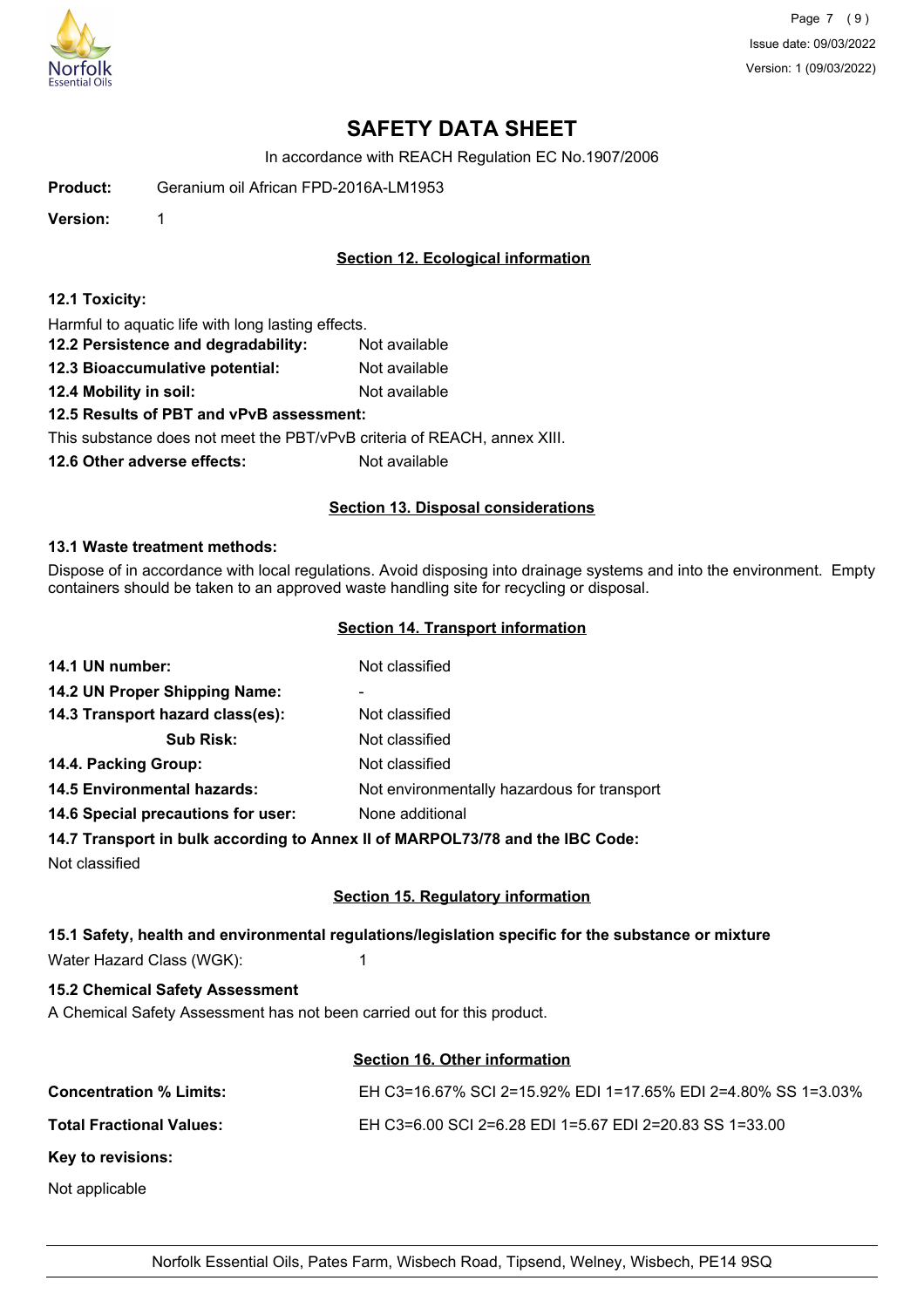

Page 8 (9) Issue date: 09/03/2022 Version: 1 (09/03/2022)

# **SAFETY DATA SHEET**

In accordance with REACH Regulation EC No.1907/2006

**Product:** Geranium oil African FPD-2016A-LM1953

**Version:** 1

## **Key to abbreviations:**

| Abbreviation      | <b>Meaning</b>                                                                                                                      |
|-------------------|-------------------------------------------------------------------------------------------------------------------------------------|
| Aquatic Acute 1   | Hazardous to the Aquatic Environment - Acute Hazard Category 1                                                                      |
| Aquatic Chronic 1 | Hazardous to the Aquatic Environment - Long-term Hazard Category 1                                                                  |
| Asp. Tox 1        | <b>Aspiration Hazard Category 1</b>                                                                                                 |
| Eye Dam. 1        | Eye Damage / Irritation Category 1                                                                                                  |
| Eye Irrit. 2      | Eye Damage / Irritation Category 2                                                                                                  |
| Flam. Liq. 3      | Flammable Liquid, Hazard Category 3                                                                                                 |
| H226              | Flammable liquid and vapour.                                                                                                        |
| H304              | May be fatal if swallowed and enters airways.                                                                                       |
| H315              | Causes skin irritation.                                                                                                             |
| H317              | May cause an allergic skin reaction.                                                                                                |
| H318              | Causes serious eye damage.                                                                                                          |
| H319              | Causes serious eye irritation.                                                                                                      |
| H410              | Very toxic to aquatic life with long lasting effects.                                                                               |
| P210              | Keep away from heat, sparks, open flames and hot surfaces. - No smoking.                                                            |
| P233              | Keep container tightly closed.                                                                                                      |
| P240              | Ground/bond container and receiving equipment.                                                                                      |
| P241              | Use explosion-proof electrical, ventilating and lighting equipment.                                                                 |
| P242              | Use only non-sparking tools.                                                                                                        |
| P243              | Take precautionary measures against static discharge.                                                                               |
| P261              | Avoid breathing vapour or dust.                                                                                                     |
| P <sub>264</sub>  | Wash hands and other contacted skin thoroughly after handling.                                                                      |
| P272              | Contaminated work clothing should not be allowed out of the workplace.                                                              |
| P273              | Avoid release to the environment.                                                                                                   |
| P280              | Wear protective gloves/eye protection/face protection.                                                                              |
| P301/310          | IF SWALLOWED: Immediately call a POISON CENTER or doctor/physician.                                                                 |
| P302/352          | IF ON SKIN: Wash with plenty of soap and water.                                                                                     |
| P303/361/353      | IF ON SKIN (or hair): Remove/take off immediately all contaminated clothing. Rinse skin with water/shower.                          |
| P305/351/338      | IF IN EYES: Rinse cautiously with water for several minutes. Remove contact lenses, if present and easy to<br>do. Continue rinsing. |
| P310              | Immediately call a POISON CENTER or doctor/physician.                                                                               |
| P331              | Do not induce vomiting.                                                                                                             |
| P333/313          | If skin irritation or rash occurs: Get medical advice/attention.                                                                    |
| P337/313          | If eye irritation persists: Get medical advice/attention.                                                                           |
| P362              | Take off contaminated clothing and wash before reuse.                                                                               |
| P363              | Wash contaminated clothing before reuse.                                                                                            |
| P370/378          | In case of fire: Use carbon dioxide, dry chemical, foam for extinction.                                                             |
| P391              | Collect spillage.                                                                                                                   |
| P403/235          | Store in a well-ventilated place. Keep cool.                                                                                        |
| P405              | Store locked up.                                                                                                                    |
| P501              | Dispose of contents/container to approved disposal site, in accordance with local regulations.                                      |